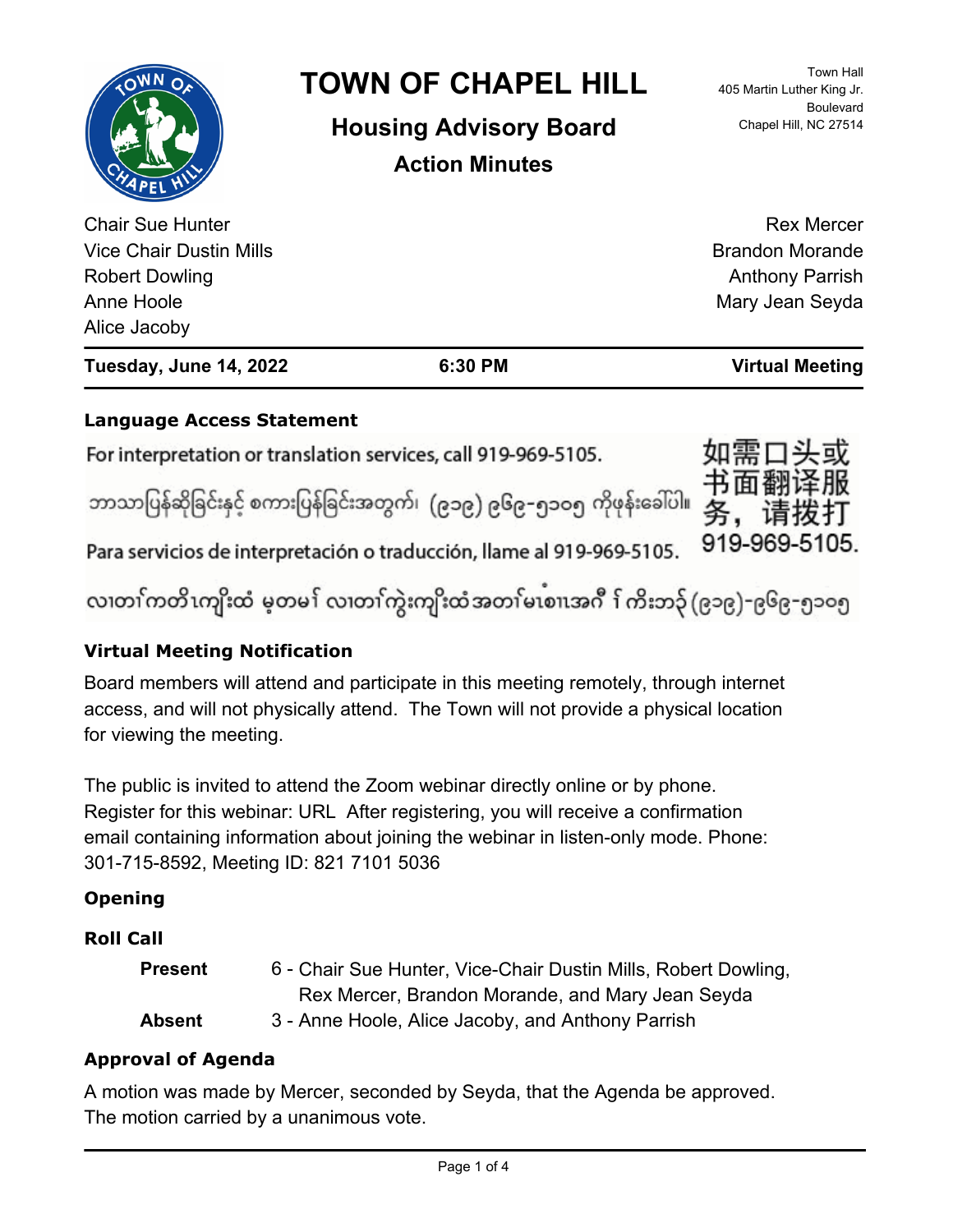#### **Announcements**

#### **Petitions**

#### **Approval of Minutes**

**1.** May 9, 2022 Draft Action Minutes **[\[22-0536\]](http://chapelhill.legistar.com/gateway.aspx?m=l&id=/matter.aspx?key=8088)**

A motion was made by Dowling, seconded by Vice-Chair Mills, that the Minutes be approved. The motion carried by a unanimous vote.

#### **Old Business**

### **Concept Plan Reviews**

#### **2.** Huse Street Concept Plan **[\[22-0537\]](http://chapelhill.legistar.com/gateway.aspx?m=l&id=/matter.aspx?key=8078)**

Key points made by members of the Housing Advisory Board during its review of the concept plan include:

- Desire for some of the homeownership units to be affordable to households earning less than 80% of AMI and some of the rental units to be affordable to those earning 60% or less of AMI.
- Encourage applicant to accept housing choice vouchers.
- Suggest decreasing the number of parking spaces below the maximum allowed.
- Appreciation for efforts to support non-vehicular modes of transportation, but connections will be needed in the area to support biking safely in the community

Three members of the public spoke on this project. They expressed concerns about the impact of proposed development in the area, including this project, on the quality of life of existing residents.

## **3.** Barbee Chapel Road Apartments Concept Plan **[\[22-0538\]](http://chapelhill.legistar.com/gateway.aspx?m=l&id=/matter.aspx?key=8079)**

During its review of the concept plan, members of the Housing Advisory Board encouraged the applicant to provide more units affordable to households earning 60% or below the area median income.

No members of the public spoke on this project.

### **New Business**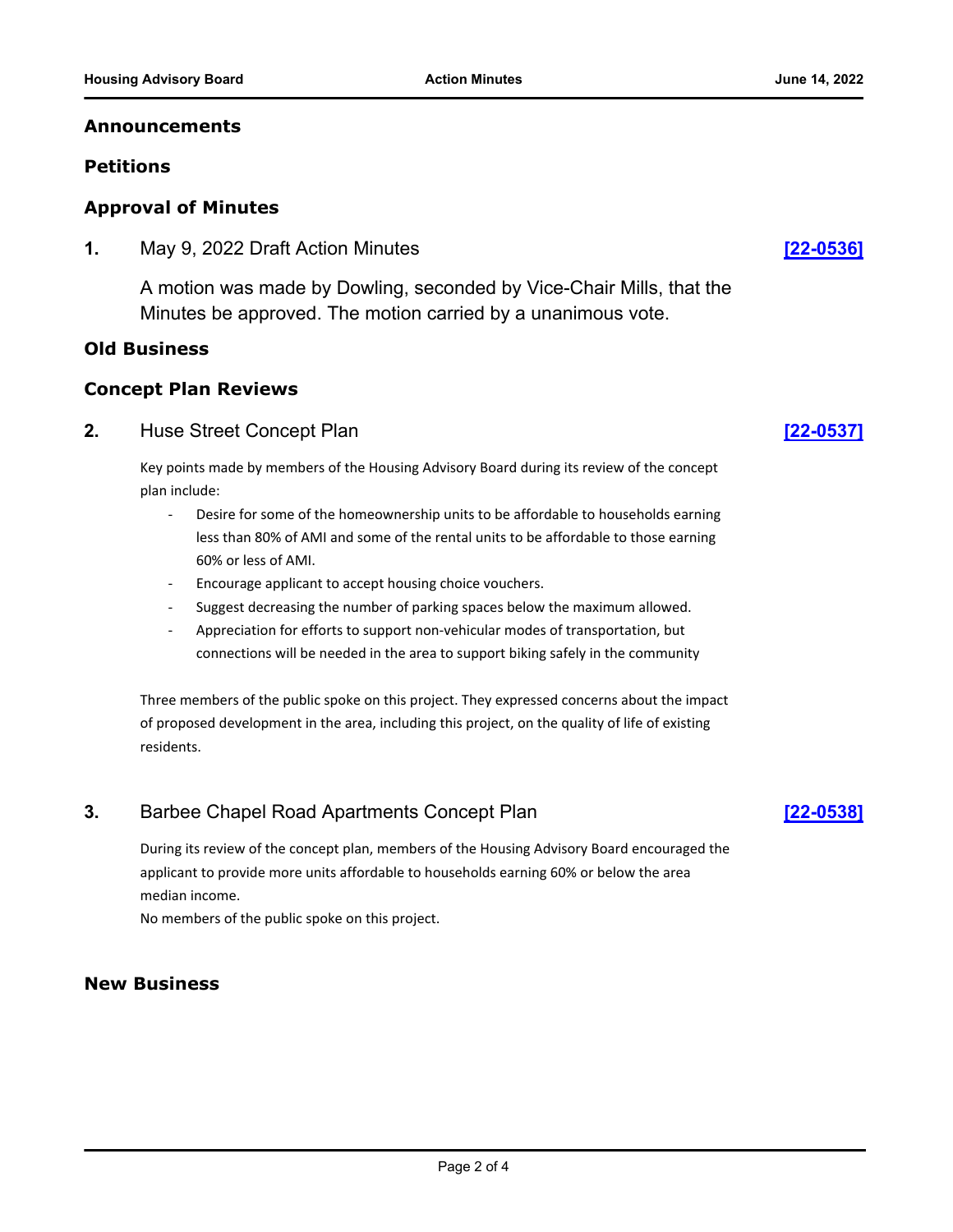| 4. | Discussion of Approach to HAB Review of Development<br>Applications                                                                                                                                                                                                                                                                                                                                                                                                                                                                                                           | 122-05391 |
|----|-------------------------------------------------------------------------------------------------------------------------------------------------------------------------------------------------------------------------------------------------------------------------------------------------------------------------------------------------------------------------------------------------------------------------------------------------------------------------------------------------------------------------------------------------------------------------------|-----------|
|    | HAB members discussed possible revisions to the HAB's guiding principles<br>for rental housing development, which were finalized in 2019, as well as<br>considerations for the HAB's review of residential development<br>applications. Staff will draft revisions to the guidelines for the HAB to<br>review at their August meeting.                                                                                                                                                                                                                                        |           |
| 5. | Update on Council-Adopted FY2022-23 Town Budget and<br>Continuation of Discussion of Affordable Housing Resources                                                                                                                                                                                                                                                                                                                                                                                                                                                             | [22-0540] |
|    | Town staff provided an update on the approved FY2023 Town budget and<br>the plans for releasing more than \$8 million in affordable housing funding<br>in summer/fall 2022. Staff anticipate that this summer/fall funding release<br>will expend all ARPA funds dedicated to affordable housing as well as any<br>remaining Affordable Housing Bond funds. Staff discussed with the HAB<br>the plan to create an updated 5-Year affordable housing investment plan<br>in Fiscal Year 2023, as the current 5-year investment plan will be<br>complete at the end of the year. |           |
| 6. | <b>Town Staff Housing Updates</b>                                                                                                                                                                                                                                                                                                                                                                                                                                                                                                                                             | 122-05    |

Town staff provided updates on recent Council actions and presentations.

*Adjournment*

Next Meeting - August 9, 2022